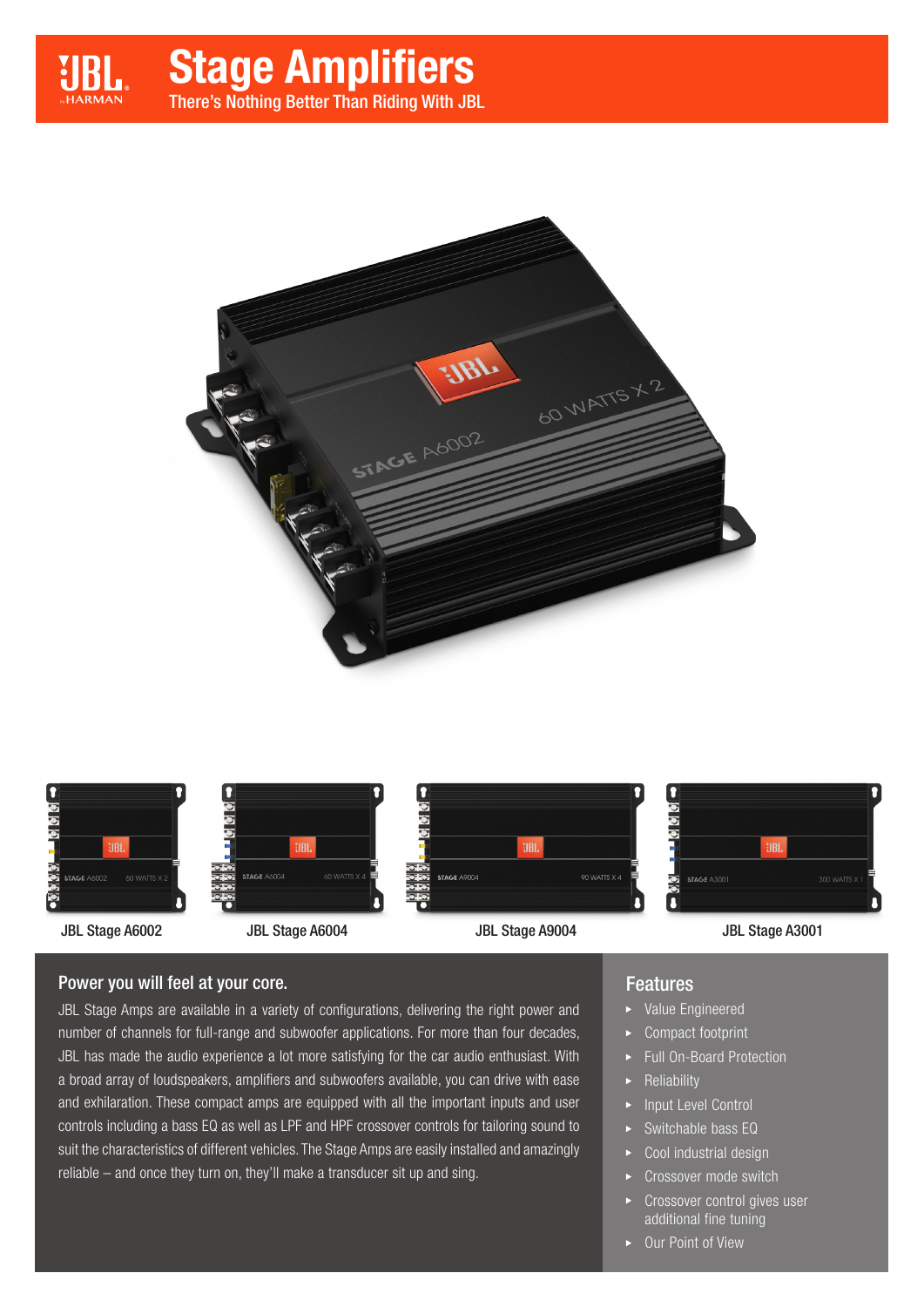# Stage Amplifiers

There's Nothing Better Than Riding With JBL



#### Features and Benefits

#### Value Engineered

Stage amplifier provides true JBL performance at an affordable price while now lacking the features needed to properly tune and optimize performance.

#### Compact footprint

With it becoming more and more difficult to find spacious locations for amplifier mounting, Stage has been developed in a small compact form factor to allow more location versatility.

#### Full On-Board Protection

Stage amplifier has on-board circuitry to protect them from shorts, temperature, overvoltage and undervoltage. An LED indicator is included on all four models to let you know when one of these conditions exists.

#### **Reliability**

JBL is one of the greatest audio brands in the world. This is not a coincidence given the arduous testing and quality control. We take our craft seriously and want every consumer to have a world-class experience that lasts and lasts.

#### Input Level Control

When Low-level inputs are used, this control adjusts the input sensitivity between 200mVrms and 5.0Vrms. When High-level inputs are used, this control adjusts the input sensitivity between 0.5Vrms and 15Vrms.

#### Switchable bass EQ

This provides an available bass boost at 45Hz of 6dB or 12dB, serving as a great tool to optimize subwoofer and loudspeaker performance based on location and enclosure type.

#### Cool industrial design

Black with deep grooves, silver silkscreen, anodized JBL badge top-center with orange end panels and bottom.

#### Crossover mode switch\*

LPF crossover controls is switchable between 0dB to 12dB at 45Hz giving user ability to adjust sound to the environment and/or application.

#### Crossover control gives user additional fine tuning\*

Adjusts the crossover turnover frequency between 32Hz and 320Hz. (One knob for each stereo pair.)

#### Our Point of View

JBL believes that life is defined by what you experience. Music helps people have experiences that are more extraordinary, by fully immersing them in each moment. To help people have rich experiences, JBL creates full-on sound that draws people in and heightens the feeling. JBL is dedicated to delivering sound that elevates life.